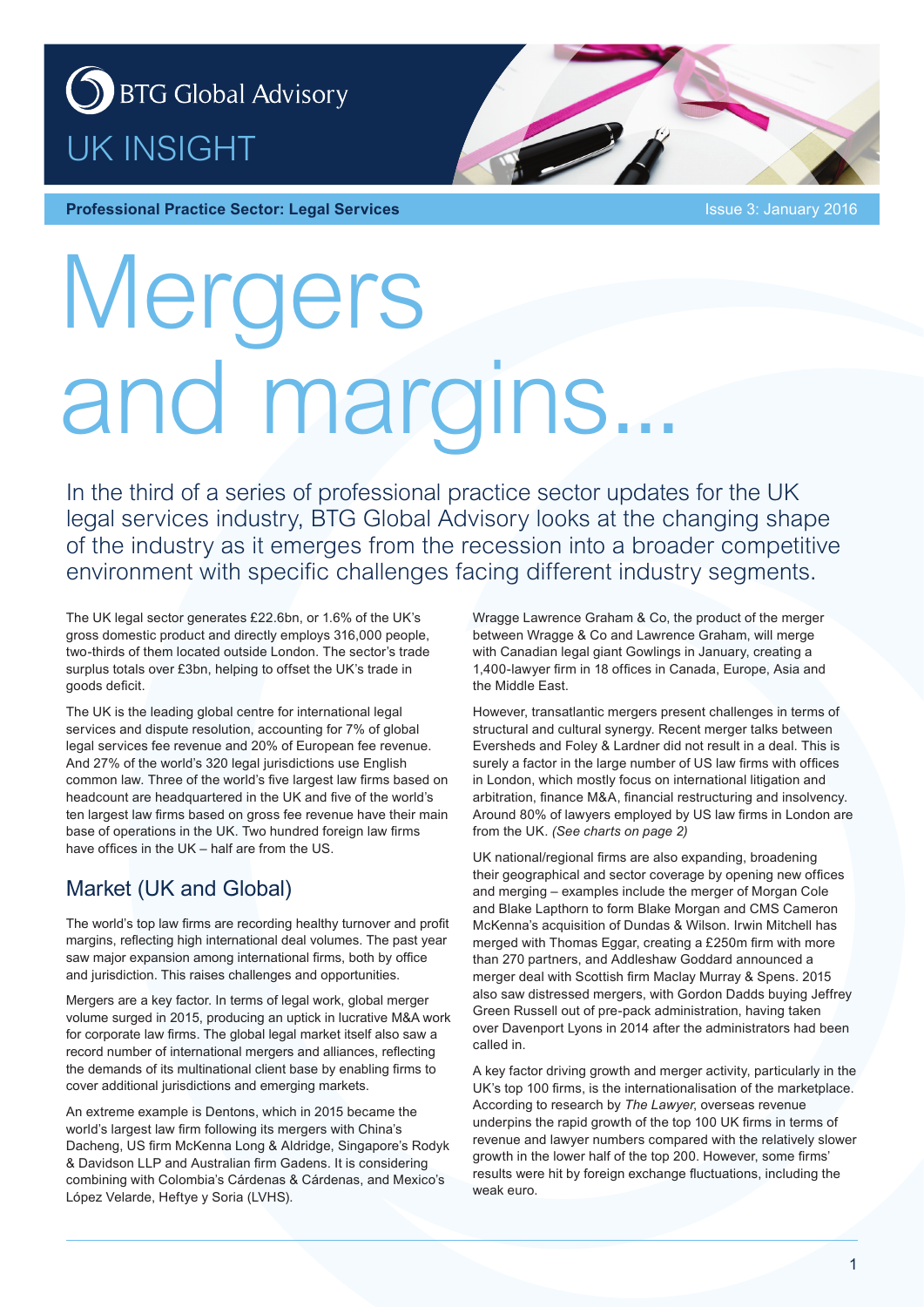## **Professional Practice Sector: Legal Services Intervention of the Issue 3: January 2016**

### **Global Law Firms Ranked by Turnover**

| <b>Firm</b>                                     | <b>Lawyers</b> | <b>Turnover</b> | <b>Profit</b><br><b>Margin</b><br>2015 |
|-------------------------------------------------|----------------|-----------------|----------------------------------------|
| <b>DLA Piper</b>                                | 3,981          | £1,504.9m       | 27%                                    |
| <b>Clifford Chance</b>                          | 2,992          | £1,350m         | 33%                                    |
| Allen & Overy                                   | 2,523          | £1,281m         | 41%                                    |
| Linklaters                                      | 2,601          | £1,266.7m       | 45%                                    |
| <b>Freshfields Bruckhaus</b><br><b>Deringer</b> | 2,322          | £1,245m         | 46%                                    |
| <b>Norton Rose Fulbright</b>                    | 3,405          | £1,118m         | 33%                                    |
| <b>Hogan Lovells</b>                            | 2,593          | £1,079m         | 35%                                    |
| <b>Herbert Smith Freehills</b>                  | 2,294          | £815m           | 32%                                    |
| Dentons                                         | 2,744          | £796m           | <b>Not</b><br>provided                 |
| <b>CMS</b>                                      | 2,776          | £753.3m         | 32%                                    |
| Ashurst                                         | 1,633          | £561m           | 35%                                    |
| <b>Squire Patton Boggs</b>                      | 1,356          | £544m           | 15%                                    |
| Slaughter and May                               | 702            | £504.5m         | 49%                                    |
| Clyde & Co                                      | 1,270          | £395m           | 30%                                    |
| <b>Eversheds</b>                                | 1,364          | £380.7m         | 23%                                    |

*Source: Legal Business*

### **Non-UK law firms – Largest Offices in London in 2015**

| Firm by<br><b>Number of Lawyers</b>        | London<br>Fee<br><b>Earners</b> | English-<br>qualified<br><b>Lawyers</b> | <b>Other</b><br>Qualified<br><b>Lawyers</b> |
|--------------------------------------------|---------------------------------|-----------------------------------------|---------------------------------------------|
| <b>Baker &amp; McKenzie</b>                | 397                             | 381                                     | 16                                          |
| <b>Reed Smith</b>                          | 373                             | 365                                     | 8                                           |
| White & Case                               | 353                             | 281                                     | 72                                          |
| Latham & Watkins                           | 296                             | 178                                     | 118                                         |
| <b>Mayer Brown</b>                         | 251                             | 249                                     | 2                                           |
| Jones Day                                  | 217                             | 201                                     | 16                                          |
| Shearman & Sterling                        | 166                             | 106                                     | 60                                          |
| Weil, Gotshal & Manges                     | 160                             | 153                                     | 7                                           |
| Kirkland & Ellis                           | 149                             | 118                                     | 31                                          |
| Dechert                                    | 139                             | 103                                     | 36                                          |
| <b>K&amp;L Gates</b>                       | 129                             | 122                                     | 7                                           |
| Skadden, Arps, Slate,<br>Meagher & Flom    | 125                             | 100                                     | 25                                          |
| <b>Cleary Gottlieb Steen</b><br>& Hamilton | 120                             | 96                                      | 24                                          |
| <b>Sidley Austin</b>                       | 115                             | 104                                     | 11                                          |
| Debevoise & Plimpton                       | 103                             | 85                                      | 18                                          |

*Source: Legal Business*

UK INSIGHT

UK mid-market firms that seemed under pressure last year have, by and large, returned to profitability. According to a recent RBS report, firms ranked from 51 to 100 saw revenues rise by 13.6% in 2014/15 (although there have been some firm failures) and their trajectory seems promising, with some City firms' results outpacing the magic circle and biggest firms, which are slower to respond to changes in the market and the business environment.

Fee rates are improving after years of downward pressure as firms benefit from the uptick in real estate, corporate and litigation work. However, although most firms experienced revenue growth, there are challenges in converting this into increased profitability. Firms are focused on increasing efficiency and have been investing in outsourcing initiatives as well as moving support functions and less complex legal work to costeffective regional centres. 2015 has also seen law firms offering tailored services to particular clients and markets. Examples of this are Olswang's equIP Programme which offers discounted and fixed-fee legal advice to UK technology entrepreneurs and start-ups. This follows the example of US firm Cooley, which opened a London office early in 2015 and in September launched Cooley GO, an online resource centre for technology start-ups and investors.

The liberalised UK legal market is dynamic compared with other jurisdictions because it allows alternative business structures (ABSs) that are not law firms to provide legal services. ABSs have seen winners and losers. The professional services' legal arms are doing well and expanding, and the high street is finding ways to compete with the volume service providers – particularly through online marketing and business development activities that highlight their local expertise and apps that personalise services by enabling clients to monitor progress of their matters via their smartphones. For example, they can check when a property sale has exchanged or completed.

## Key Challenges

Managing change is always a key challenge for the legal sector. Peter Kalis, K&L Gates' Global Managing Partner, told The Lawyer Business Leadership Summit that women, machines and legal journalists were among the biggest agents of change for law firms. By this he meant the drive for diversity, the increased importance of technology, in particular the rise of automation, and more (and more critical) coverage of the legal sector. The business challenges, however, are around strategic management and decision-making in a dynamic competitive environment. Respondents to Crowe Clark Whitehill's benchmarking survey considered price competition in the marketplace the biggest challenge to their future success. In regional firms, this was closely followed by the availability of affordable, high-quality personnel.

As legal services become increasingly segmented – including international, City and regional law firms, volume and high-street ABSs, outsourced/managed legal services such as Riverview Law, and contract lawyers such as Axiom and Lawyers On Demand (LOD) – different elements of the market face specific challenges.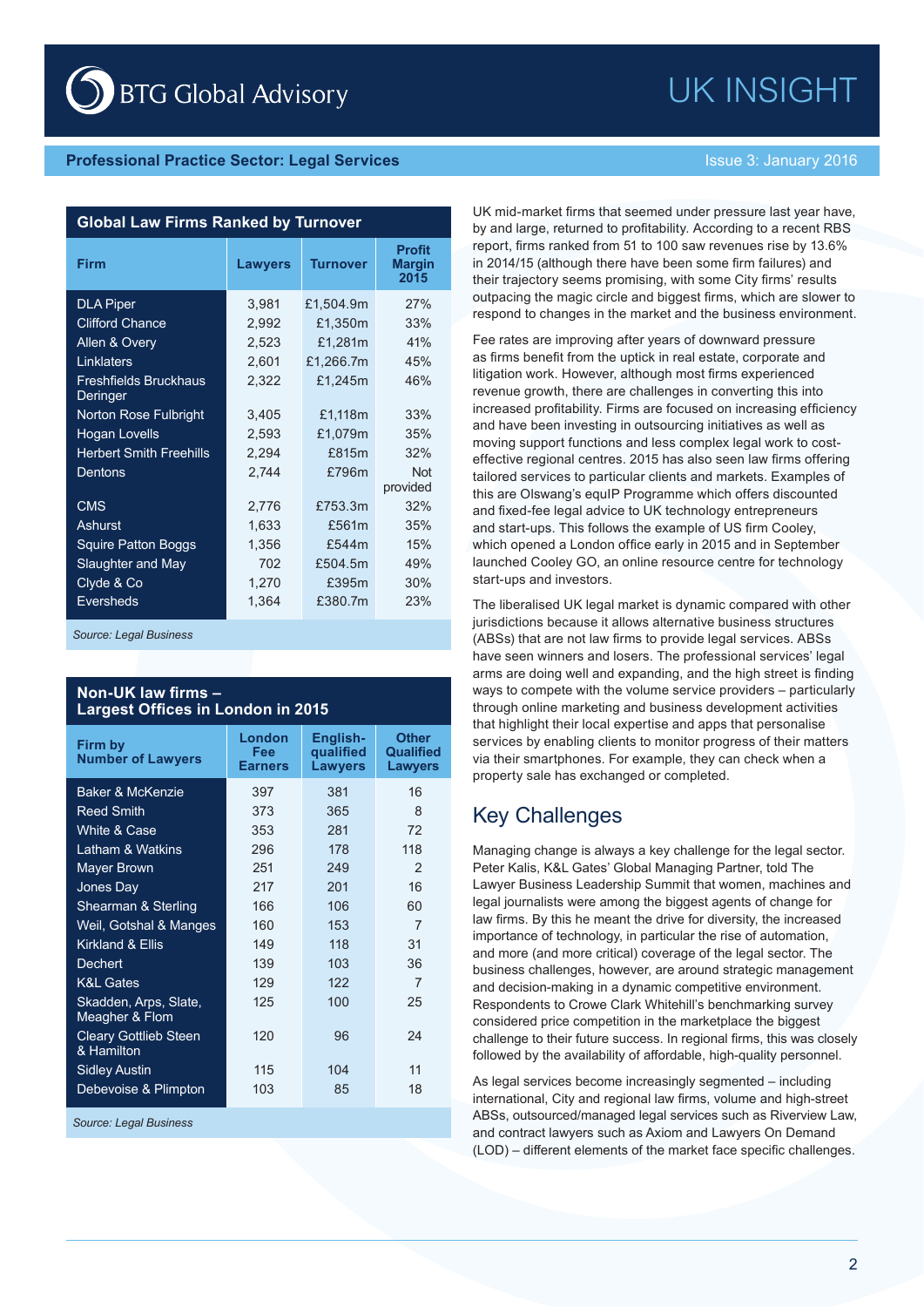## UK INSIGHT

BTG Global Advisory

## **Professional Practice Sector: Legal Services Intervention of the Issue 3: January 2016**

Although the London market is particularly strong, with legal work driven by activities in the banking and financial services sector, the magic circle and big global firms face powerful competition from US firms with London offices. The US firms are gaining the upper hand. They are focused on profitability and it is almost impossible for foreign (UK) firms to penetrate the (US) legal market.

Corporate legal departments' focus on value for money means that magic circle and global firms are also facing competition for lucrative transactional work with national firms slightly further down the rankings. According to research by *Legal Business*, the most notable performances in the top 25 came from UK-focused firms that had experienced significant reverses in recent years – Pinsent Masons, Simmons & Simmons, Berwin Leighton Paisner and Addleshaw Goddard – which benefited from strong ties to London's financial services and the uptick in litigation work. The mid-market's ability to attract higher-value work is partly explained by competitive pricing, their agility and willingness to consider previously untapped markets, and the increase in numbers of fee-earning lawyers. Unsurprisingly, they consider the war for talent their biggest challenge.

Following market liberalisation, ABSs were seen as a challenge, both to high-street firms and other volume legal services providers. They also brought private equity (PE) money into legal services, and law firms are raising more money than ever before for expansion and investment in technology. However, ABSs do not represent a guaranteed return on investment, as was demonstrated recently when PE funder Duke Street wrote off its £30m investment in the Parabis Group – one of the first ABSs – which was subsequently placed into pre-pack administration, broken up and sold. A factor here is the reduced profit margins achieved by personal injury work due to the implementation of the Jackson reforms. Furthermore, Parabis included claimant and defendant firms.

But it is not all bad news for ABSs. Knights Professional Services, another early ABS, is in talks to acquire Darbys Solicitors. If the deal completes early 2016, it will create a £40m firm, pushing Knights into the top 100 UK law firms by revenue.

Professional service firms' legal arms are doing well, with their standardised, process-driven, fixed-costs strategy gaining them traction, particularly in emerging markets. Currently, they are effectively boutique practices that focus on legal services that complement their existing practices, such as compliance, due diligence, employment, immigration and tax. However, according to RBS, they are expanding and likely to compete with City law firms for lucrative transactional and capital markets work. There is also some innovation in the way they are run, with one professional services firm launching the first legal graduate training contract which replaces the requirement for a minimum number of UCAS points with online assessment. Accountants that secure ABS licences are also likely to compete with solicitors for probate work. Since October 2014 the Institute of Chartered Accountants in England and Wales has accredited 113 ABSs and a further 34 applications are being processed.

In 2015, commercial practice Gateley became the first UK law firm to carry out an initial public offering (IPO). Although Gateley has a healthy increase in pre-tax profits which increased 10.9% from £2.6m to £2.9m in the six months to 31 October – its first set of results since listing on AIM in June – research published by Thomson Reuters Legal revealed that the majority of law firms were reluctant to seek private equity funding or float on the stock exchange, preferring instead bank lending or alternative funding such as asset finance and invoice discounting.

2015, the anniversary of the Magna Carta, has also been a year of protest, particularly against the Government's legal aid cuts. Fees for duty solicitors to attend police stations and magistrates' courts fell by 8.75% on 1 July, despite a similar cut imposed last year and some lawyers are boycotting new legal aid cases paid at the lower rates. However, legal aid can also be perceived as a business opportunity. For example, McMillan Williams was the first high street firm to obtain external investment on the basis of its legal aid work, on the grounds that it balanced slim margins with the fact that government contracts are paid on time, so are good for cash flow.

## Current Affairs

As the large corporates continue to expand their legal teams and reduce their panels, law firms, as their external advisers, are looking to establish closer alignment with their clients. Toplevel moves in-house could help this. Lawyers are taking pivotal strategic roles in other businesses, for example, Linklaters' Managing Partner will join Lloyds Banking Group in January in the newly created role of chief people, legal and strategy officer. This role is above divisional heads, including general counsel Kate Cheetham.

Keeping up with clients' changing demands is a constant challenge – and opportunity. This includes leveraging technology such as mobility and online access via portals, extranets and, increasingly, apps. It is also about operational and cultural alignment between firms and their clients. For example, Vodafone is a paperless office with no landline phones – so looks to appoint tech-savvy law firms onto its panel. As the economy emerges from the recession, corporate legal departments are looking for value for their legal spend, rather than simply more for less.

Law firms and ABSs are compensating lower margins with efficiency measures, including automated processes and workflows, both client facing, where clients fill in online forms and matters are referred to the appropriate department and lawyer, and back-office, where automating routine processes boosts productivity. As the use of this type of technology has become widespread – and more affordable and user-friendly – it has become a necessary tool to compete effectively in the marketplace for volume legal services. Consequently, law firms are spending more than ever before on technology, with large firms' technology budgets running to seven figures.